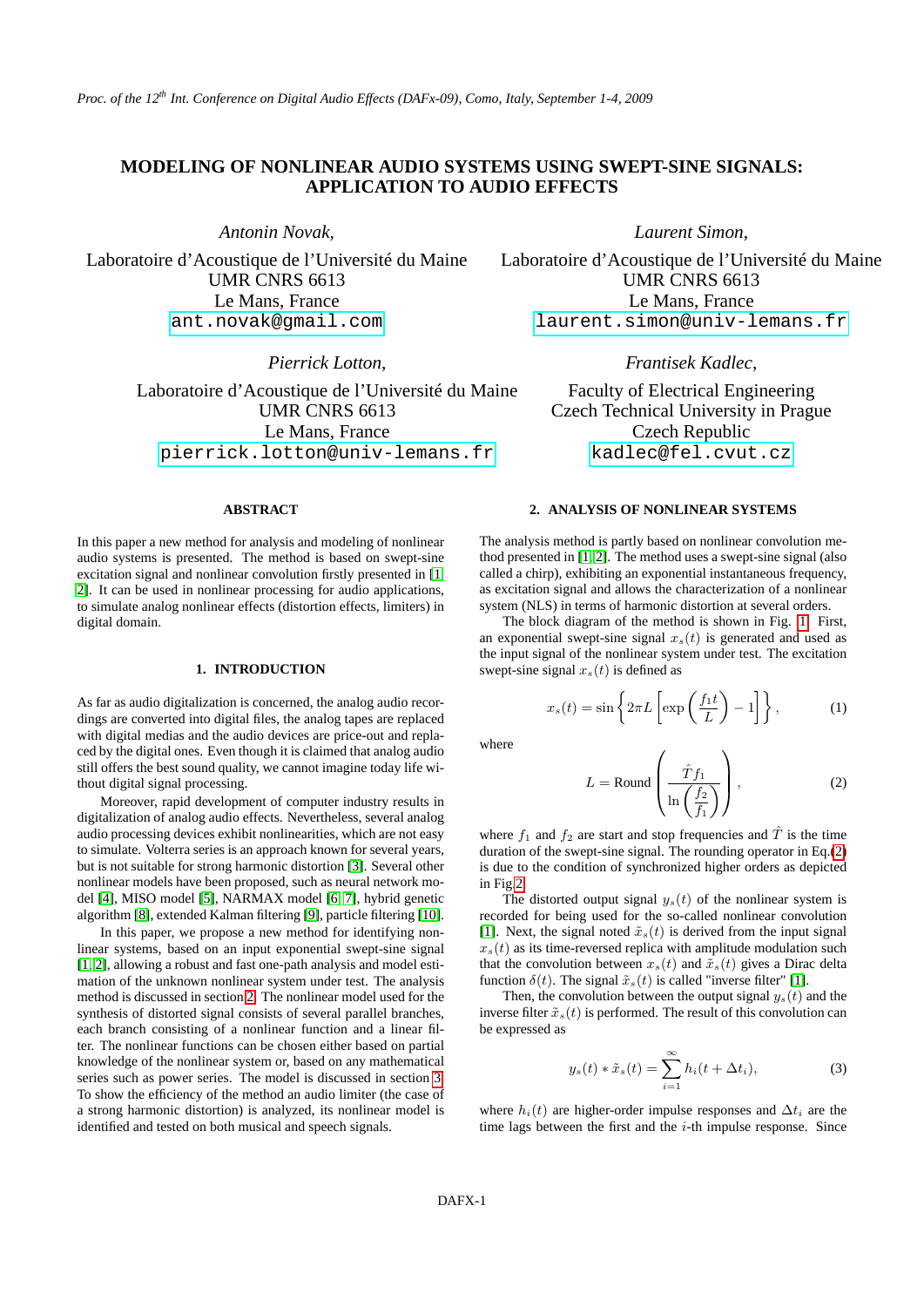*Proc. of the 12th Int. Conference on Digital Audio Effects (DAFx-09), Como, Italy, September 1-4, 2009*



nonlinear impulse responses  $h_i(t)$ 

<span id="page-1-1"></span>Figure 1: *Block diagram of the nonlinear convolution process in NLS identification.*



<span id="page-1-2"></span>Figure 2: *Swept-sine signal*  $x_s(t)$  *in time domain (below), with the time length chosen according to instantaneous frequency*  $f_i(t)$ *(above).*

the nonlinear impulse response consists of a set of higher-order impulse responses that are time shifted, each partial impulse response can be separated from each other, as illustrated by Fig. [3.](#page-1-3)

The set of higher-order nonlinear impulse responses  $h_i(t)$  can be also expressed in the frequency domain. The frequency response functions of higher-order nonlinear impulse responses  $h_i(t)$ is then their Fourier transforms

$$
H_i(f) = \mathbf{FT}[h_i(t)]. \tag{4}
$$

The frequency responses  $H_i(f)$  represent the frequency dependency of higher-order components. The frequency response  $H_1(f)$ is consequently the response corresponding to the linear part of the system. Similarly, the frequency response  $H_i(f)$   $(i > 1)$  may be regarded as the system frequency response, when considering only the effect of the input frequency  $f$  on the  $i$ -th harmonic frequency if of the output.

#### **3. MODEL IDENTIFICATION**

<span id="page-1-0"></span>The frequency responses  $H_i(f)$  are next used for the identification of the nonlinear model of the system under test. The model is



<span id="page-1-3"></span>Figure 3: *Result of the nonlinear convolution process*  $y_s(t)$   $*$  $\tilde{x}_s(t)$  in the form of set of higher-order nonlinear impulse res*ponses*  $h_i(t)$ *.* 

shown in Fig. [4.](#page-1-4) It is made up of N parallel branches, each branch consisting of a linear filter  $A_n(f)$ . The input signals  $g_n[x(t)]$  are known linear and/or nonlinear functions of  $x(t)$ . This model is similar to the Multiple Input Single Output model proposed in [\[5\]](#page-3-4).

The linear filters  $A_n(f)$  of the nonlinear model can be moreover derived in the time domain as impulse responses  $a_n(t)$  related to the n-th branch of the MISO-based nonlinear model. The output



<span id="page-1-4"></span>Figure 4: *Nonlinear model with input signals*  $g_n[x(t)]$  *and linear filters*  $A_n(f)$ ,  $n \in [1, N]$ .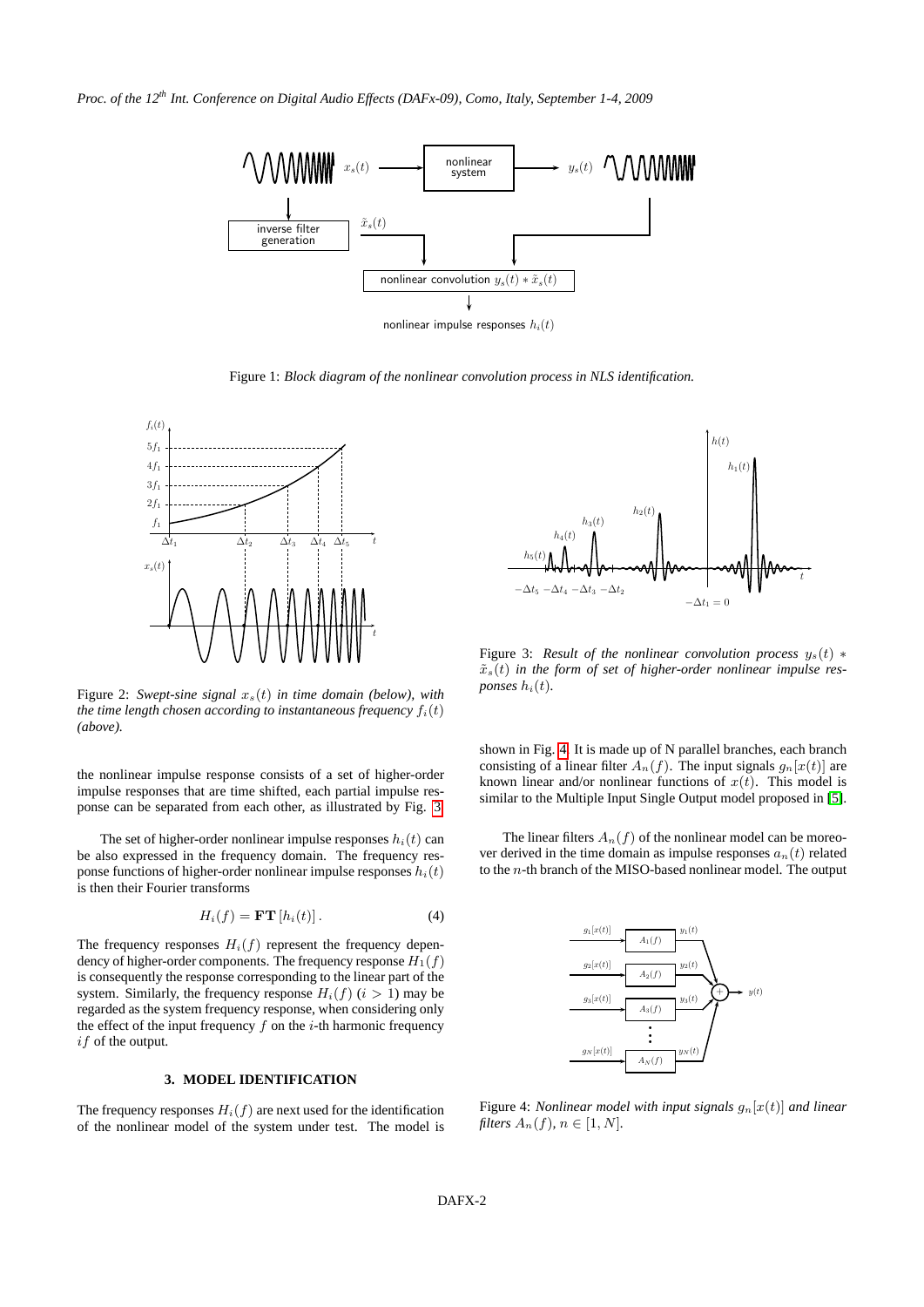*Proc. of the 12th Int. Conference on Digital Audio Effects (DAFx-09), Como, Italy, September 1-4, 2009*

signal  $y(t)$  of the nonlinear system can then be expressed as

$$
y(t) = \sum_{n=1}^{N} \int_{-\infty}^{\infty} g_n[x(\tau)] a_n(t - \tau) d\tau,
$$
 (5)

where  $N$  is the number of input signals of the MISO-based nonlinear model.

Frequency response functions  $H_i(f)$  being experimentally obtained and the nonlinear MISO model inputs  $g_n[x(t)]$  being chosen, the identification consists in the resolution of a linear system of N equations using the least squares method. First, the coefficients  $c_{n,k}$  of Discrete Fourier Series of the functions  $g_n[x(t)]$  are calculated as

<span id="page-2-2"></span>
$$
c_{n,k} = \frac{2}{M} \sum_{m=0}^{M-1} g_n \left[ \sin(\frac{2\pi}{M}m) \right] \exp\left(-j\frac{2\pi}{M}km\right), \quad (6)
$$

for an input signal being a discrete-time harmonic signal of length M. Next, the following set of linear equations with unknown  $A_n(f)$  is solved

<span id="page-2-0"></span>
$$
H_i(f) = \sum_{n=1}^{N} A_n(f)c_{n,i} + \text{Res}(f),
$$
 (7)

for  $i \in (1, I)$  and  $n \in (1, N)$ , Res(f) being the residue. As  $I \geq N$ , there can be more equations than unknowns. To solve the set of equations [\(7\)](#page-2-0) for  $I > N$ , the least squares algorithm [\[11\]](#page-3-10) is applied, minimizing the residue  $\text{Res}(f)$ .

If the functions  $g_n[x(t)]$  are improperly chosen and/or if at least one of the input signals is missing, the value of the residue increases drastically, which makes Res(f) an *a posteriori* criterium for the choice of input signals  $g_n[x(t)]$ .

If one of the nonlinear functions  $g_n(x(t))$  produces high harmonic distortion components, the nonlinear aliasing [\[12\]](#page-3-11) can appear. This can be avoid by choice of the nonlinear functions  $q_n[x(t)]$ according to any mathematical series. The most used series is the one based on power series, such as

<span id="page-2-3"></span>
$$
g_n[x(t)] = x^n(t). \tag{8}
$$

In such case the nonlinear aliasing can be controlled by the frequency range. The highest frequency must not exceed  $f_s/(2N)$ , where  $f_s$  is the sampling frequency and N is the highest power function in the model. The lowest frequency limit is given as well by the highest power function N. The filters  $A_n(f)$  are valid only in frequency band  $[Nf_1, f_2]$ . For that reason the model should be preceded by a bandpass filter as shown in Fig[.5.](#page-2-1) The amplitude limitation is as well given by the excitation signal  $x<sub>s</sub>(t)$  used for the analysis. As the nonlinear system was not excited with level higher than the amplitude A of the excitation signal  $x<sub>s</sub>(t)$  the nonlinear model can be used for signals not exceeding this amplitude level.

# **4. EXPERIMENTAL MEASUREMENT AND SYNTHESIS**

In this section, a real-world NLS is selected to show the effectiveness, accuracy and potential of the proposed method. The system under test is the limiter part of *dbx 266XL* Compressor, Limiter, Gate [\[13\]](#page-3-12). The limiter is a well known NLS producing highly distorted output waveforms. The clipping level of the limiter is set to 0.25 V.



<span id="page-2-1"></span>Figure 5: *Generalized Polynomial Hammerstein model (power series nonlinear model).*



<span id="page-2-4"></span>Figure 6: *Block schema of the nonlinear model validation.*

The following process consists in two steps: (a) analysis of the system under test including the nonlinear model identification and (b) comparison of the output signals of the model and of the system under test when excited with a musical and speech signal.

First, the systems response to the excitation swept-sine signal  $x<sub>s</sub>(t)$ , defined in section [2,](#page-0-0) is convolved with the inverse filter in order to obtain the nonlinear impulse responses. Next, the linear filters of the nonlinear model are estimated using Eq.[\(6\)](#page-2-2). The functions  $g_n(t)$  are chose according the power series (Eq.[\(8\)](#page-2-3)). Then, once the nonlinear model of the system under test is estimated, the model can be used as a digital nonlinear effect with single input and single output. As explained at the end of the section [3](#page-1-0) since the model was acquired using the excitation swept-sine signal with given  $f_1$ ,  $f_2$  and A, the model can be successfully applied only for input signals with frequency range  $Nf_1$ :  $f_2$  and not exceeding the amplitude A.

The measurement conditions are selected as follows: The sampling frequency used for the experiment is  $f_s = 96$  kHz. The limiting threshold of the audio limiter is set-up to 0.25 V. The excitation signal is sweeping from  $f_1 = 5$  Hz to  $f_2 = 6.5$  kHz with amplitude  $A = 1$  V. The nonlinear model consists of  $N = 7$ branches.

To validate the accuracy of the model the following test is then performed. An input signal is put to the inputs of both, real limiter and its estimated model and the responses are compared. The block schema is depicted in Fig[.6.](#page-2-4) The signal  $err(t)$  being the difference between original output  $y_r(t)$  and the model output  $y_m(t)$ is chosen as a criterion for the comparison.

Two kinds of audio signals has been chosen for the test - a musical signal (sample of piano concerto) and a speech signal (sample of czech poem recital), both with duration of 2 seconds. The results are shown in Figs. [7-](#page-4-0)[10.](#page-5-0) Each figure has two parts, above with the input  $x(t)$  (green), real-output  $y_r(t)$  (blue) and modeloutput  $y_m(t)$  (red) and below - with the residual error  $err(t)$ . In all four figures the real-output and model-output match rather precisely.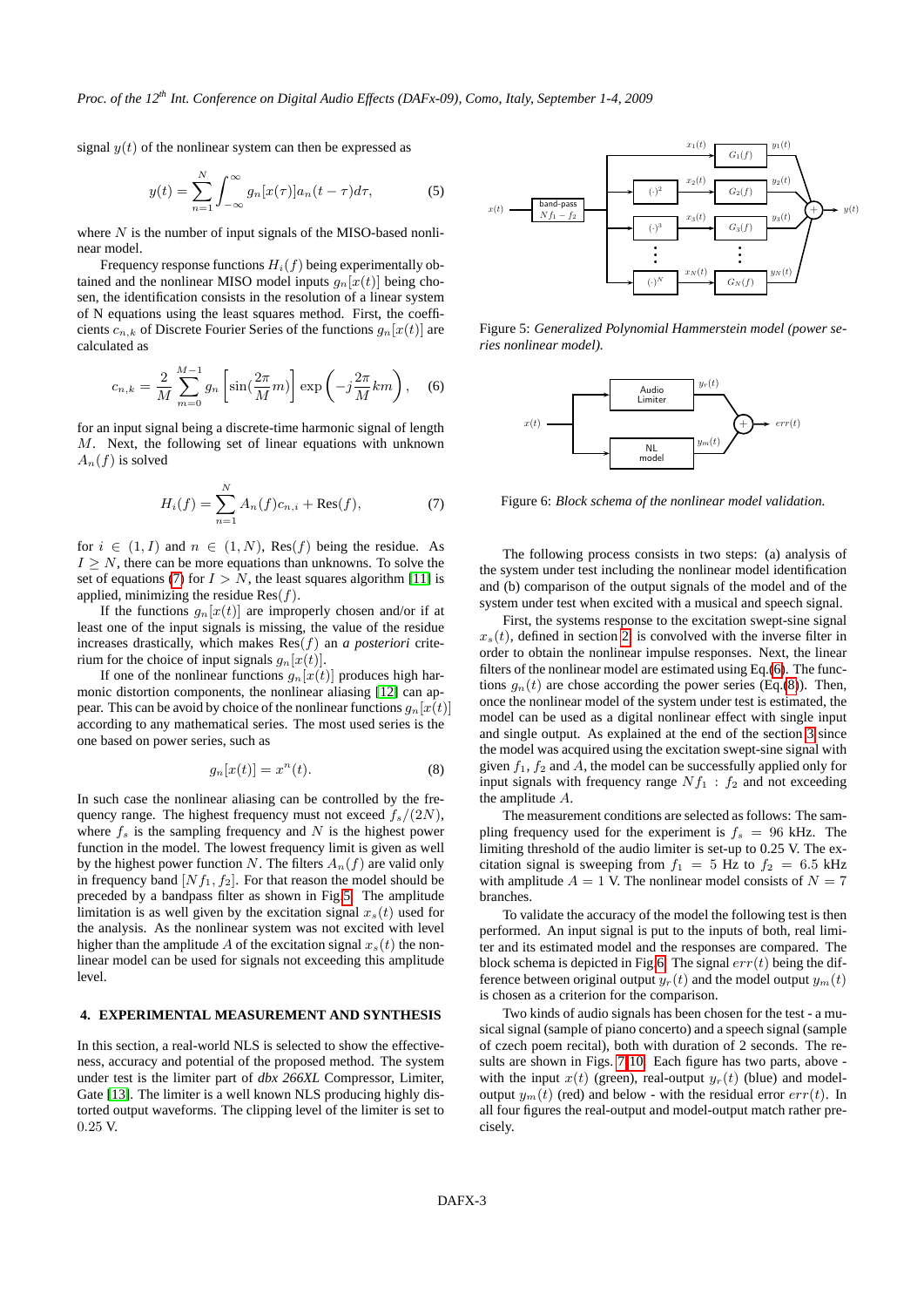# **5. CONCLUSIONS**

In this paper an application of the method for analysis and modeling of nonlinear systems (NLS) using swept-sine signals has been presented. The application of the method has been focused to audio applications and nonlinear effects. The model of nonlinear system (i.e. existing analog effects system producing a nonlinear distortion) can be identified and further used as a replica of the analog effect in digital domain. The method is based on the nonlinear convolution method, with swept-sine input signal, and allows to identify the NLS in a one-path measurement.

## **6. ACKNOWLEDGMENTS**

This work has been supported by Ministry of Education in Czech Republic under research program MSM6840770014 and by the French Embassy in Prague within the framework of the program "Cotutelle de these".

# **7. REFERENCES**

- <span id="page-3-0"></span>[1] E. Armelloni and others, "Non-Linear Convolution: A New Approach for the Auralization of Distorting Systems," in *AES 110th convention*, Amsterdam, may 2001.
- <span id="page-3-1"></span>[2] A. Farina, "Simultaneous measurement of impulse response and distortion with a swept-sine technique," in *AES 108th convention*, Paris, Feb. 2000.
- <span id="page-3-2"></span>[3] U. Zölzer, *DAFX:Digital Audio Effects*, John Wiley & Sons, 2002.
- <span id="page-3-3"></span>[4] O. Nelles, *Nonlinear System Identification: From Classical Approaches to Neural Networks and Fuzzy Models*, Springer, Berlin, 2001.
- <span id="page-3-4"></span>[5] J.S. Bendat, *Nonlinear System Techniques and Applications*, John Wiley & Sons, New York, USA, 1998.
- <span id="page-3-5"></span>[6] F. Thouverez and L. Jezequel, "Identification of NARMAX models on a modal base," *J. Sound. Vib.*, vol. 189, no. 2, pp. 193–213, 1996.
- <span id="page-3-6"></span>[7] H. E. Liao and W. S. Chen, "Determination of nonlinear delay elements within NARMA models using dispersion functions," *IEEE Trans. Instrum. Meas.*, vol. 46, no. 4, pp. 868– 872, 1997.
- <span id="page-3-7"></span>[8] Y. W. Chen et al., "Blind nonlinear system identification based on a constrained hybrid genetic algorithm," *IEEE Trans. Instrum. Meas.*, vol. 52, no. 3, pp. 898–902, 2003.
- <span id="page-3-8"></span>[9] H.W. Sorenson, *Kalman Filtering: Theory and Application*, IEEE Press, Montvale, NJ, 1985.
- <span id="page-3-9"></span>[10] O. Cappé et al., "An overview of existing methods and recent advances in sequential monte carlo," *IEEE Proc. Signal Proc.*, vol. 95, no. 5, pp. 899–924, 2007.
- <span id="page-3-10"></span>[11] G. Strang, *Introduction to Applied Mathematics*, Wellesley-Cambridge, Wellesley, Massachusets, 1986.
- <span id="page-3-11"></span>[12] Y. M. Zhu, "Generalized sampling theorem," *IEEE Trans. Circuits Syst. II*, vol. 39, pp. 587–588, 1992.
- <span id="page-3-12"></span>[13] "Dbx : Profesional products, dbx 266xl compressor-gate," WWW page, 2007.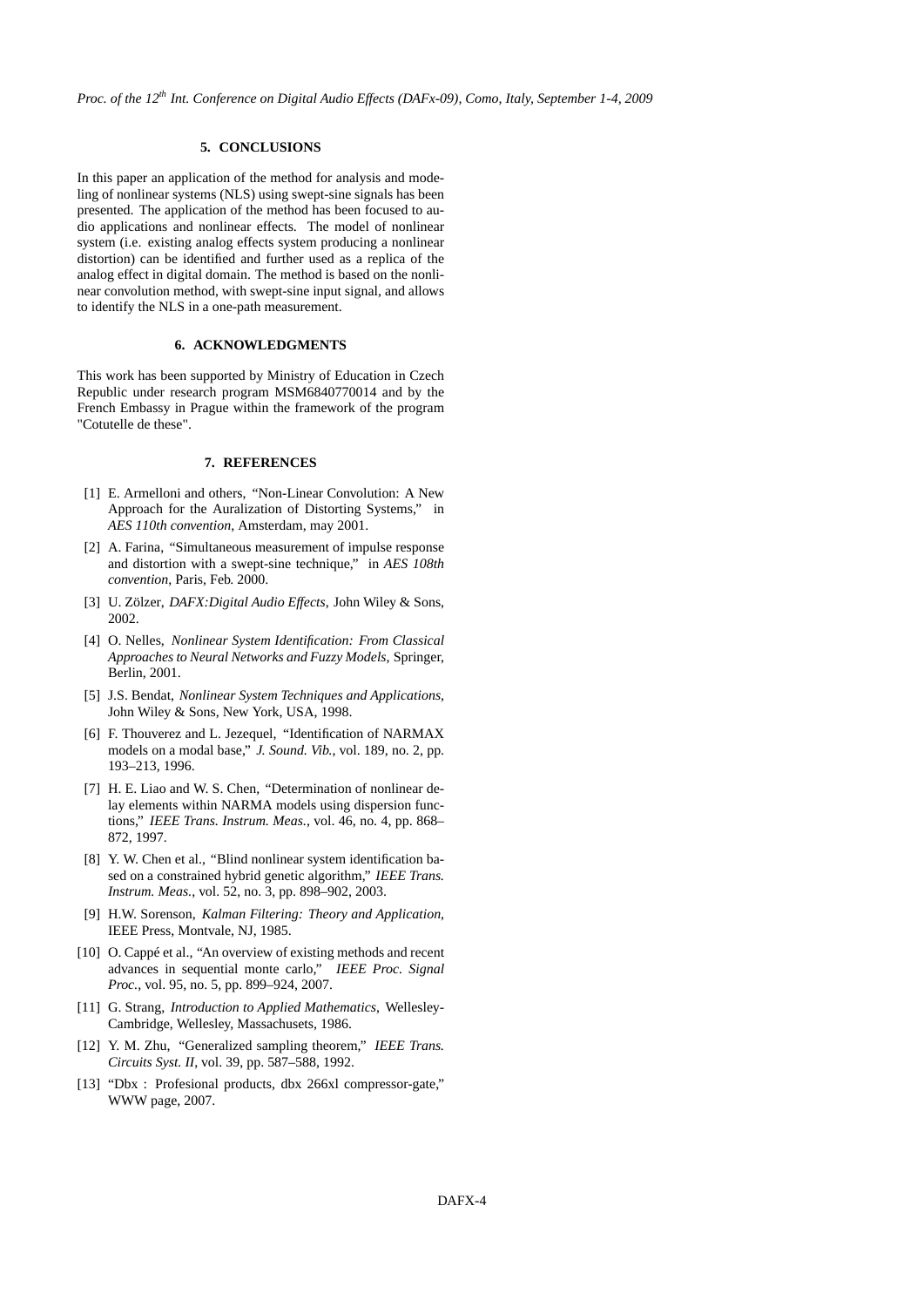

Figure 7: *Music audio file: comparison between real-output and model-output (above) and their difference - residual error (below).*

<span id="page-4-0"></span>

Figure 8: *Music audio file: comparison between real-output and model-output (above) and their difference - residual error (below).*